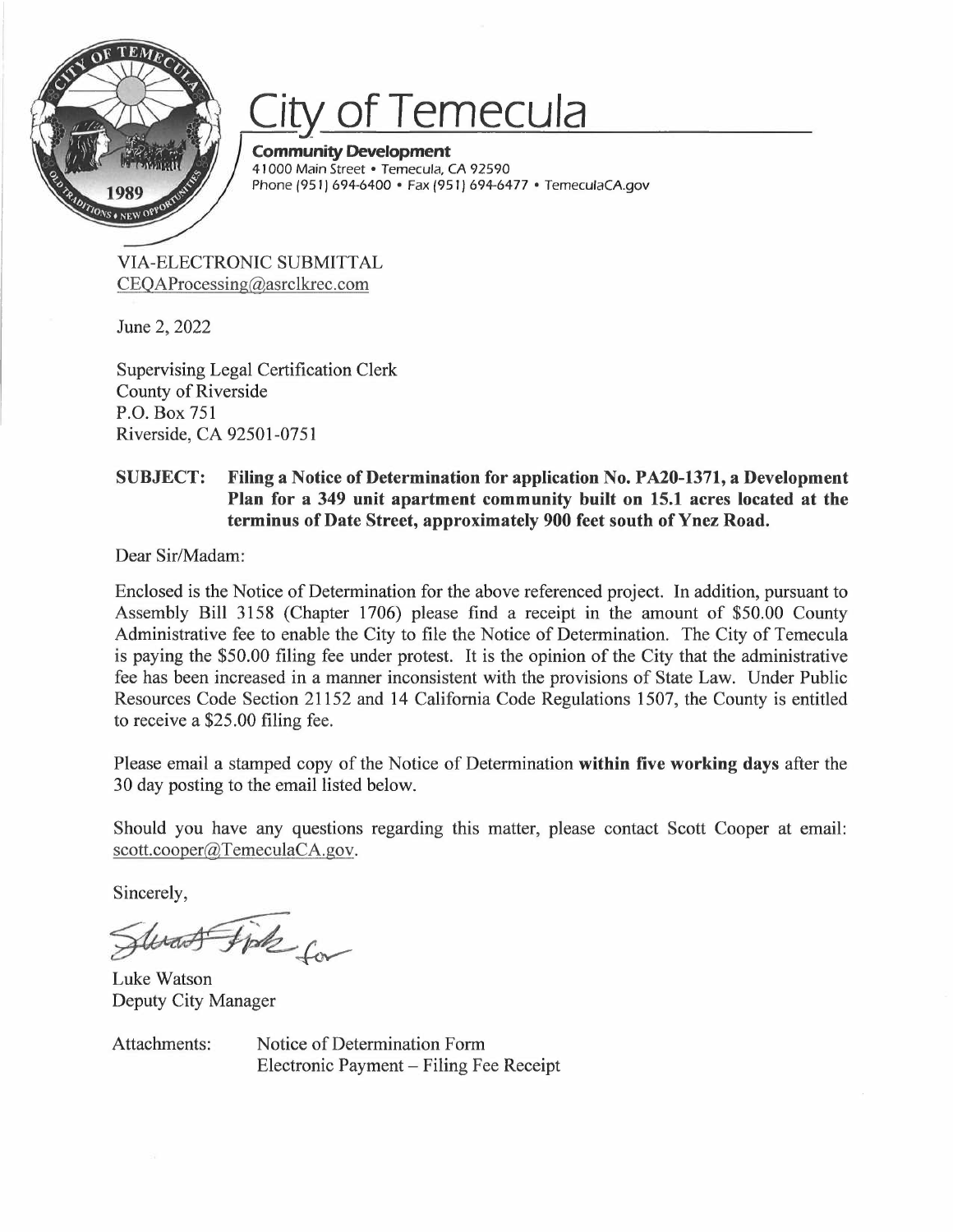| TO:<br>County Clerk and Recorders Office<br><b>FROM:</b><br>County of Riverside<br>P.O. Box 751<br>Riverside, CA 92501-0751 | <b>Planning Division</b><br>City of Temecula<br>41000 Main Street<br>Temecula, CA 92590 |
|-----------------------------------------------------------------------------------------------------------------------------|-----------------------------------------------------------------------------------------|
|-----------------------------------------------------------------------------------------------------------------------------|-----------------------------------------------------------------------------------------|

**SUBJECT:** Filing of Notice of Determination in compliance with the provisions of Section 21152 of the Public Resources Code

| <b>State Clearinghouse No.:</b> | 2019070974                                          |                                                                            |
|---------------------------------|-----------------------------------------------------|----------------------------------------------------------------------------|
| <b>Project Title:</b>           | Solana Winchester (PA20-1371)                       |                                                                            |
| <b>Project Location:</b>        | 916-400-042, 916-400-058)                           | Terminus of Date Sttreet, approximately 900 feet south of Ynez Road (APNs: |
| <b>Project Description:</b>     | Development Plan for a 349-unit apartment community |                                                                            |
| <b>Lead Agency:</b>             | City of Temecula, County of Riverside               |                                                                            |
| <b>Contact Person:</b>          | <b>Scott Cooper</b>                                 | <b>Telephone Number:</b> (951) 506-5137                                    |

This is to advise you that the Planning Commission for the City of Temecula has approved the above-described project on June 1, 2022 and has made the following determinations regarding this project:

- 1. The project will not have a significant effect on the environment.
- 2. That the project is consistent with the SEIR and is a project under a Specific Plan that was analyzed by the SEIR and no further environmental review is required under CEQA Guidelines Sections 15182 and 15162.
- 3. Additional mitigation measures were not made a condition of the approval of the project, but the project will be required to adhere to the mitigation measures identified in the SEIR.
- 4. A Mitigation Monitoring or Reporting Program was not adopted for this project, but the project will have to comply with the Mitigation Monitoring or Reporting Program that was adopted with the SEIR.
- 5. A Statement of Overriding Consideration was not adopted for this project, but was adopted for the SEIR.
- 6. Findings were not made for this project pursuant to the provisions of CEQA, but were made in connection with the SEIR.

This is to certify that the Subsequent Environmental Impact Report (SEIR) that was prepared and certified on General Public at the City of Temecula, 41000 Main Street, Temecula, California, 92590.

| This is to centry that the Buosequent Environmental Impact Kepoli (BEIK) that was prepared and centrica on |                  |
|------------------------------------------------------------------------------------------------------------|------------------|
| December 1, 2020 for the Harveston Specific Plan, together with comments and responses is available to the |                  |
| General Public at the City of Temecula, 41000 Main Street, Temecula, California, 92590.                    |                  |
| Signature: Strat Fish for<br>Luke Watson, Deputy City Manager                                              | Date: $6/1/3022$ |

Date received for filing at the County Clerk and Recorders Office: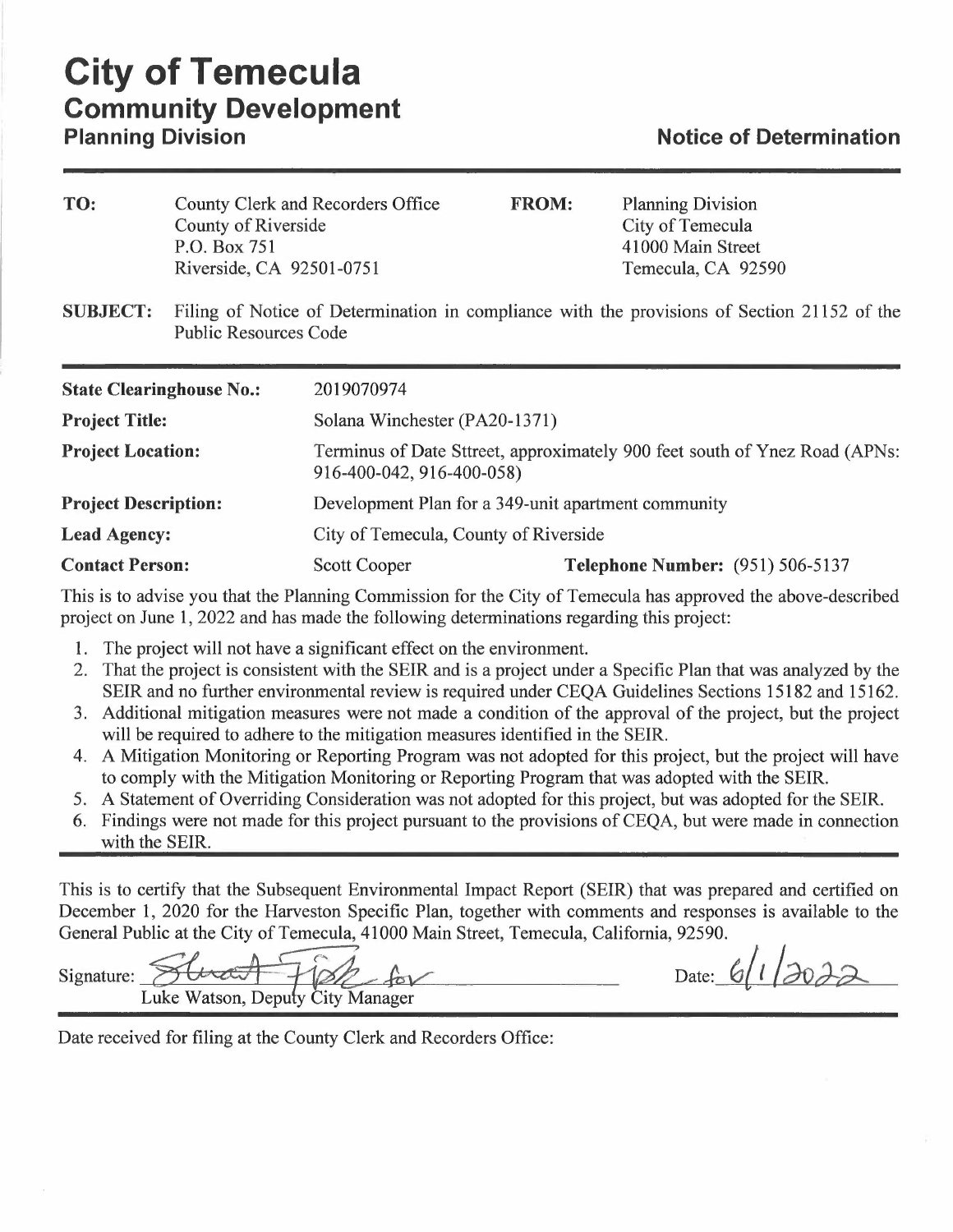## **CERTIFICATE OF FEE EXEMPTION**

### **De Minimus Impact Finding**

| <b>Project Proponent:</b>   | <b>ReyLenn Properties</b>                                                                         |
|-----------------------------|---------------------------------------------------------------------------------------------------|
| <b>Project Title:</b>       | Solana Winchester (PA20-1371)                                                                     |
| <b>Location:</b>            | Terminus of Date St. approximately 900 feet south of Ynez Rd. (APNs:<br>916-400-042, 916-400-042) |
| <b>Project Description:</b> | Development Plan for a 349 unit apartment community                                               |

### **Findings of Exemption (attach as necessary):**

- 1. The Project consists of a Development Plan for a 349-unit apartment community built on 15 .1 acres
- 2. On August 14, 2001, the City Council certified the Program Environmental Impact Report for the Harveston Specific Plan (SCH #99041033). Amendment No. 1 to the Harveston Specific Plan (SP 13) was approved on August 26, 2003 by the adoption of Resolution No. 03-110. A Subsequent Environmental Impact Report (SEIR) was prepared and certified on December 1, 2020 in connection with the second amendment to the Harveston Specific Plan that allowed for the creation of the residential overlay zone. The proposed project has been determined to be consistent with the previously adopted Harveston SEIR. Staff has determined that the project is exempt from CEQA pursuant to CEQA Guidelines Section 15182 as the proposed residential development is in conformity with the Staff has reviewed the SEIR and has determined that the proposed project does not require the preparation of a subsequent Environmental Impact Report as none of the conditions described in Section 15162 of the CEQA Guidelines (14 Cal. Code Regs. 15162) exist. Specifically, there are no substantial changes proposed by the proposed project that will require major revisions of the previous SEIR due to the involvement of new significant environmental effects or a substantial increase in the severity of previously identified significant effects; no substantial changes have occurred with respect to the circumstances under which the proposed project are undertaken that will require major revisions of the previous SEIR due to the involvement of new significant environmental effects or a substantial increase in the severity of previously identified significant effects; and there is no new information of substantial importance, which was not known and could not have been known with the exercise of reasonable diligence at the time the previous SEIR was adopted, showing that: (a) the proposed project will have one or more significant effects not discussed in the SEIR; (b) there are significant effects previously examined that will be substantially more severe than shown in the SEIR; (c) there are mitigation measures or alternatives previously found not to be feasible would in fact be feasible and would substantially reduce one or more significant effects of the proposed project, but the City declines to adopt the mitigation measure or alternative; or (d) mitigation measures or alternatives which are considerably different from those analyzed in the SEIR would substantially reduce one or more significant effects on the environment, but the City declines to adopt the mitigation measure or alternative. The application for a development plan for a 349 unit apartment community is consistent with the project that was analyzed by the SEIR. The proposed project is required to meet all requirements and mitigation contained in SEIR.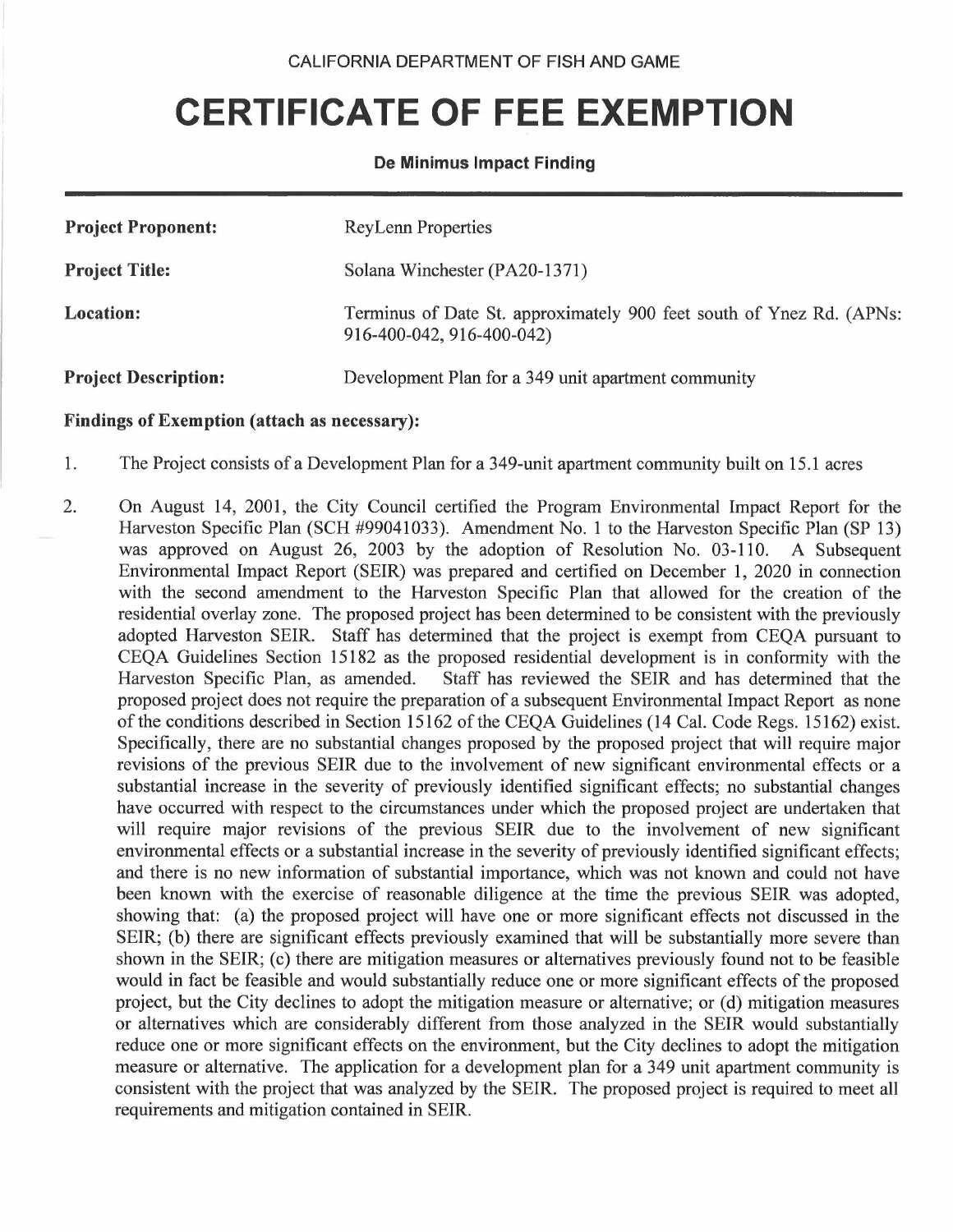Certification:

I hereby certify that the public agency has made the above finding and that the project will not individually or cumulatively have an adverse effect on wildlife resources, as defined in Section 711.2 of the Fish and Game Code.

 $i$  of  $\leftarrow$ 

 $6/1/3002$ 

Luke<sup>W</sup>atson Deputy City Manager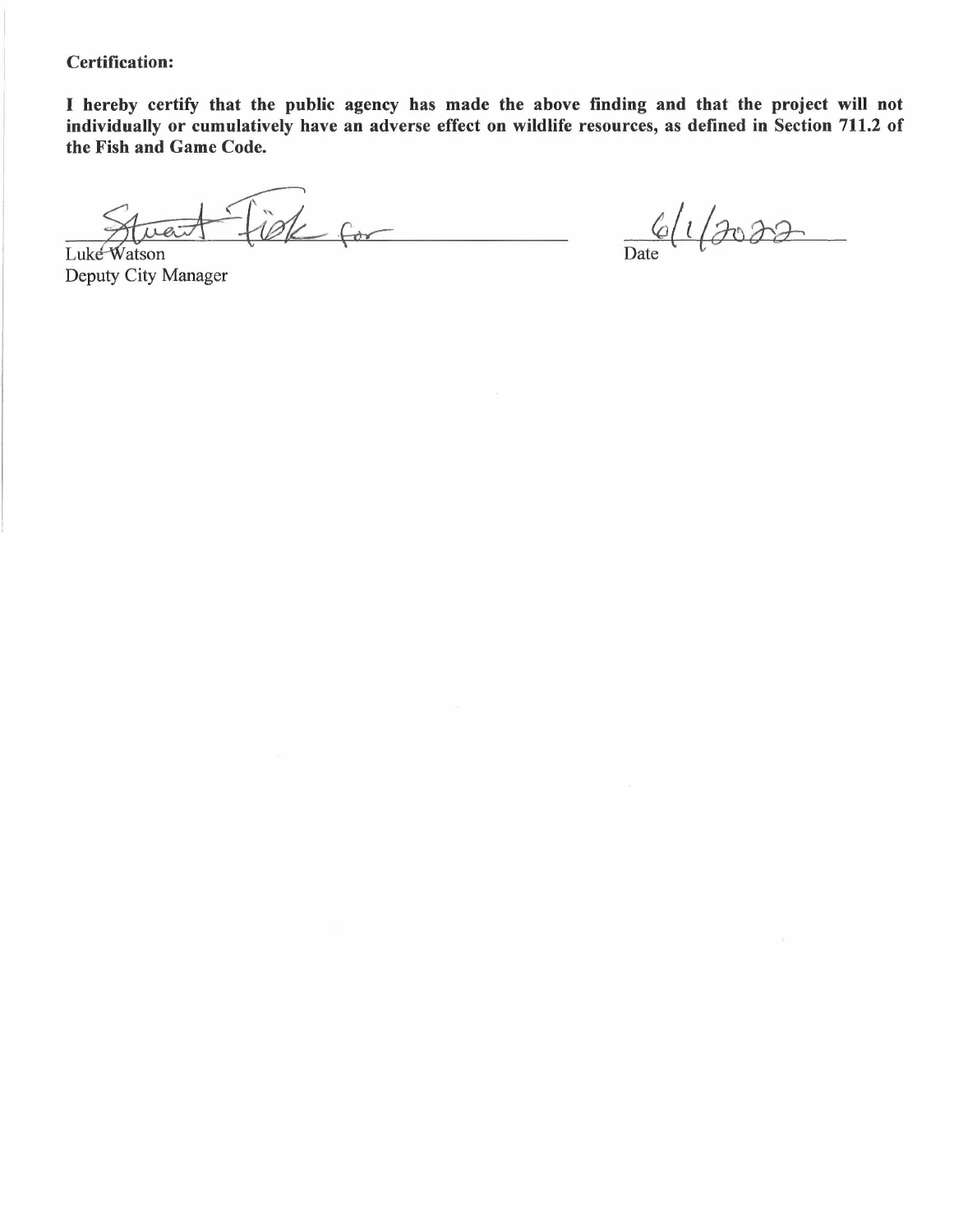|                             |                                       | <b>City of Temecton F III</b><br>Planning Department<br><b>D</b> L<br>RIVERSIDE COUNTY<br>AUG 30 2001                                                                                                                                                                                                                                                                                                                                                                                                                                                                        | <b>Notice of Determination</b>                                                             |
|-----------------------------|---------------------------------------|------------------------------------------------------------------------------------------------------------------------------------------------------------------------------------------------------------------------------------------------------------------------------------------------------------------------------------------------------------------------------------------------------------------------------------------------------------------------------------------------------------------------------------------------------------------------------|--------------------------------------------------------------------------------------------|
| TO:                         | County of Riversidery<br>P.O. Box 751 | County Clerk and RecorderGATHide ORSO<br><b>FROM:</b><br>C. Kohler<br>Deputy<br>COUNTY CLERK<br>Riverside, CA 92501-025 beclaration/Ntc Determination<br>Filed per P.R.C. 21152                                                                                                                                                                                                                                                                                                                                                                                              | Planning Department<br>City of Temecula<br>43200 Business Park Drive<br>Temecula, CA 92590 |
| <b>SUBJECT:</b>             | Resources Code.                       | <b>POSTED</b><br>Filing of a Notice of Determination in compliance with the provisions of Section 21152 of the Public<br>AUG 30 2001                                                                                                                                                                                                                                                                                                                                                                                                                                         |                                                                                            |
| <b>Project Title:</b>       | <b>State Clearinghouse No.:</b>       | Removed:<br>Dept.<br>99041033<br>County of Riverside, State of California<br>Harveston Specific Plan, General Plan Amendment, Development Agreement,<br>Change of Zone, Amendment to the Official Zoning Map, Adoption of the Specific<br>Plan Zoning Standards and four (4) Tentative Tract Maps. An Environmental Impact<br>Report, was prepared for this project pursuant to the provisions of CEQA.                                                                                                                                                                      |                                                                                            |
| <b>Project Location:</b>    |                                       | East of Interstate 15, north of Santa Gertrudis Creek, west of Margarita Road and<br>south of the northern City limit, in the City of Temecula, Riverside County.                                                                                                                                                                                                                                                                                                                                                                                                            |                                                                                            |
| <b>Project Description:</b> |                                       | The Harveston Specific Plan including approximately 550 acres proposed to be<br>developed with 1,921 residential units with a variety of residential product types and<br>lot sizes; a 12 acre elementary school site; an 8.4 acre lake with a 6.9 acre lake park; a<br>16.5 acre community park; a 13.8 acre arroyo open space area; a Mixed-Use Overlay<br>zone (Village Center) which may be as large as 13 acres; and 112.5 acres of Service<br>Commercial land adjacent to Interstate 15.                                                                               |                                                                                            |
|                             |                                       | A Development Code Amendment to amend Section 17.16.070 of the City of<br>Temecula Development Code and adopt the Specific Plan Zoning Standards for<br>residential and commercial development contained in Chapter 11, Development<br>Standards, of the Harveston Specific Plan.                                                                                                                                                                                                                                                                                            |                                                                                            |
|                             |                                       | A General Plan Amendment for the reallocation of the existing land uses within the<br>area covered by the Specific Plan, except for the two excluded parcels that are not<br>owned by the project applicant and the approximately 1.3 acre parcel north and west<br>of Ynez Road and Equity Drive. The Land Use designation for the excluded parcels<br>will be changed from NC (Neighborhood Commercial) to LM (Low Medium Density<br>Residential). The Land Use Designation of the triangular piece will be changed from<br>Service Commercial (SC) to Business Park (BP). |                                                                                            |
|                             |                                       | A change of zone for the 1.3-acre parcel located north and west of Ynez Road and<br>Equity Drive to remove this parcel from the existing SP (Specific Plan) zoning<br>classification, as it is not part of the proposed Specific Plan. The zoning will be<br>changed to LI (Light Industrial) and will be consistent with the General Plan Land<br>Use Designation of Business Park (BP).                                                                                                                                                                                    |                                                                                            |